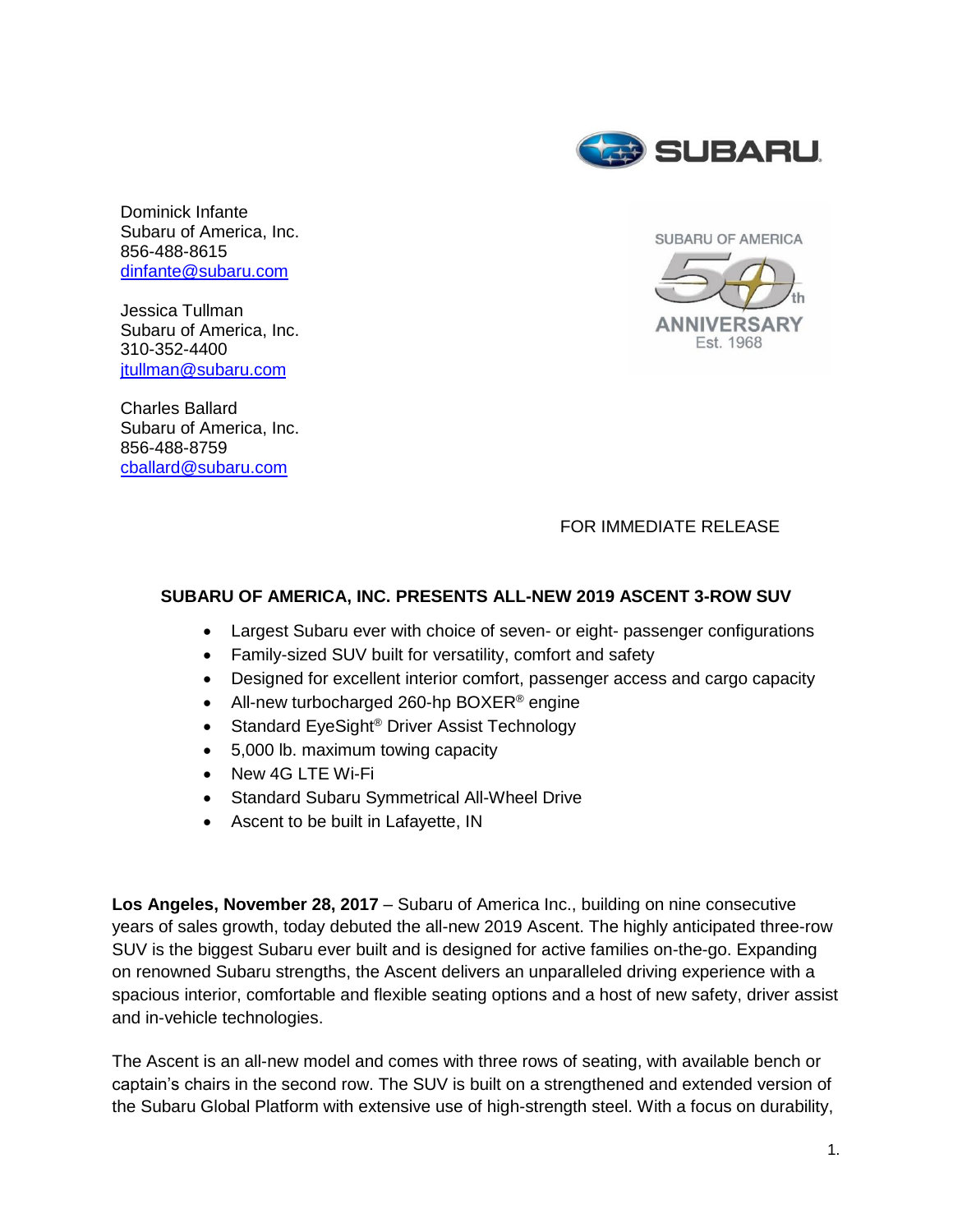rigidity and vibration resistance, the Ascent platform is designed to provide a quiet interior and excellent driving feel. Powered by an all-new 2.4-liter BOXER engine, the Ascent comes standard with a new version of Subaru's high-torque Lineartronic® CVT (continuously variable transmission) and legendary Symmetrical All-Wheel Drive system– all wrapped in a stylish and rugged design with a commanding presence. The new U.S.-built Ascent will be available in base, Premium, Limited and Touring trim lines when it arrives in Subaru retailers in early summer.

# **The Family-focused SUV**

The all-new Ascent, with a 113.8-in. wheelbase, is the largest Subaru ever built and is the mobile headquarters for the entire family. With 153.5 cubic feet of passenger volume, plus ample cargo space, the Ascent provides room for every passenger and their gear. Rear doors open 75 degrees for improved access to the third row. Eight USB charging ports are available throughout the cabin and a 120-volt power outlet based in the rear of the center console allow charging for multiple electronic devices. With 19 standard cup and bottle holders, every passenger's beverage is secure and close at hand.

Standard three- zone automatic climate control ensures all passengers stay comfortable, with large air vents for all three rows. Second row reading lights are standard on all models with third row lights standard on Premium, Limited and Touring. Ambient and footwell lighting is also available throughout the cabin.

The Ascent features available power adjustable front seats with lumbar support and a length adjustment function for the driver seat cushion. Front and second row heated seats are available as part of the All-Weather Package for Premium models, while Limited and Touring trims add a heated steering wheel. Also standard on Touring models are ventilated driver and front passenger seats.

The new Subaru Global Platform integrates new framework with optimized cross sections and highly stiffened joints between structures to significantly enhance straight-line stability, agility, and ride comfort while suppressing noise, vibration and harshness to a degree not seen before in the mid-size SUV class. The Ascent provides a refined, quiet ride thanks to comprehensive soundproofing measures, including an acoustic windshield and front door glass.

# **Styling and Versatility**

The Ascent's exterior builds on Subaru's "Dynamic x Solid" design philosophy to create an SUV with a commanding presence. The all-new SUV incorporates the brand's signature hexagonal grille and C-shaped headlights that are reminiscent of pistons moving inside a BOXER engine. Prominent wheel arches emphasize Subaru's Symmetrical All-Wheel Drive and flow into a horizontal character line and are also mirrored in the flared lower sills for a solid and powerful look. Lower side and wheel arch cladding provide a rugged and capable appearance. The dramatic new look carries into the cabin and starts from the central zone and flows outward to create a rich and spacious feel.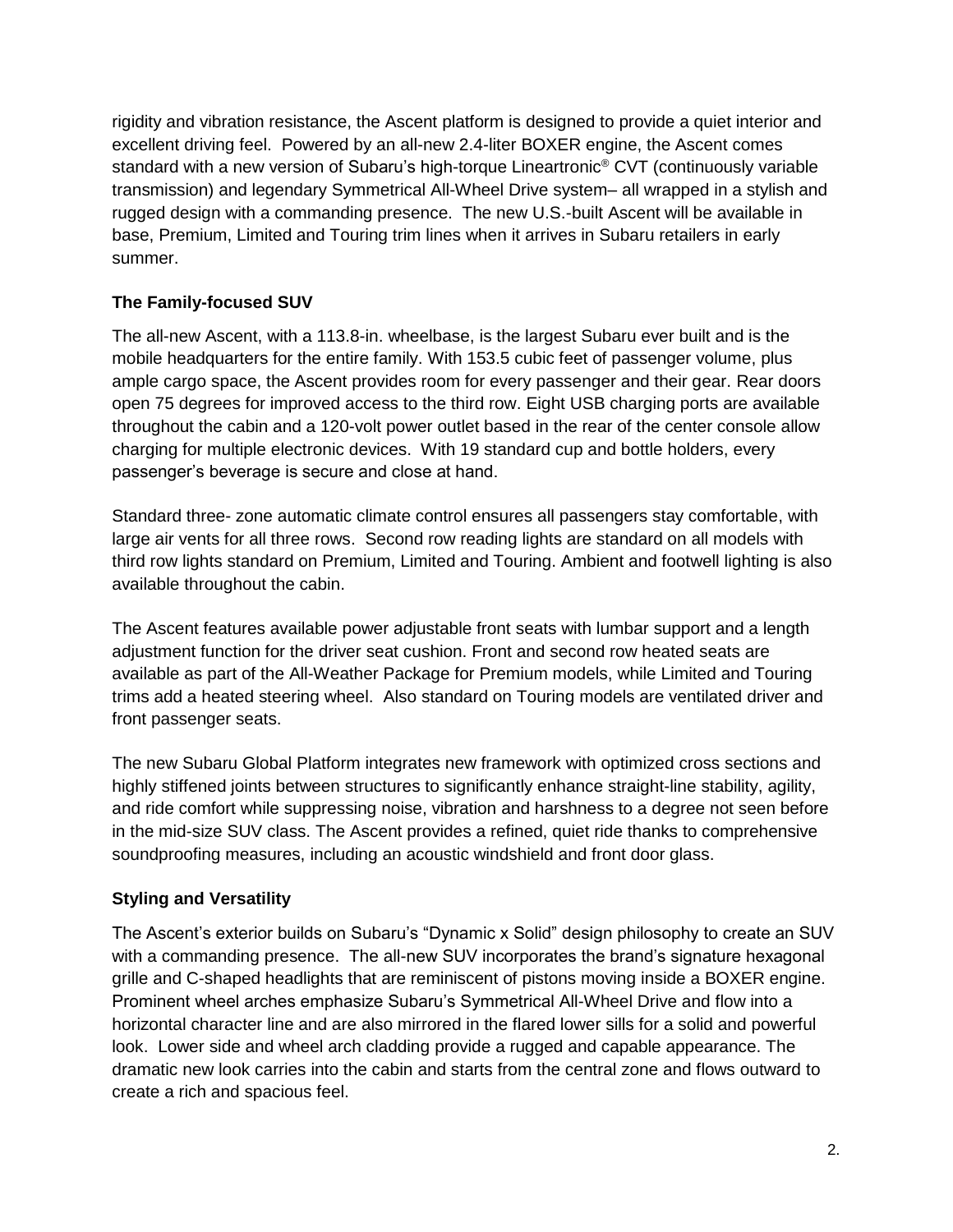The Ascent is the most versatile Subaru ever with up to nine unique seating configurations and two rows of 60/40 split flat-folding seats offering up to 72.6 cubic feet of cargo space. The Ascent comes standard with a second row bench seat, providing room for up to 8 passengers. Premium and above trim levels offer second row captain's chairs as a no-cost option and provide occupants with easier access to the third-row. Wide rear door openings, steep C-pillar angles and low entrance point allow easy access for both second and third row passengers. The standard roof rails allow for a number of accessories for carrying items such as bicycles and kayaks.

## **Performance and Capability**

The 2019 Ascent offers the optimal blend of SUV capability and car-like ride and handling with standard Subaru Symmetrical All-Wheel Drive, 18- inch wheels and four-wheel independent suspension. The 8.7 inches of ground clearance for all models is greater than many SUVs, yet the Ascent maintains a comfortably low step-in height for both front and rear passenger entry. Active Torque Vectoring, first introduced on the WRX<sup>®</sup> and WRX STI<sup>®</sup> performance models, is also standard.

The three-row SUV is powered by an all-new 2.4-liter BOXER engine that uses a combination of direct fuel injection, high compression (10.6:1), Subaru Dual Active Valve Control System (DAVCS), a twin-scroll turbocharger and an intercooler to achieve outstanding performance and high efficiency. The engine produces 260 horsepower at 5,600 rpm, accompanied by a broad torque curve that peaks at 277 lb.ft. over a 2,000-4,800-rpm engine speed range. All trim levels are paired with a high-torque Lineartronic CVT featuring an 8-speed manual mode function with steering wheel paddle shifters as well as X-Mode® with Hill Descent Control. This powertrain allows up to 5,000-lb. towing capacity, the most of any Subaru in history. Trailer Stability Assist helps to maintain vehicle stability while towing. The TSA system utilizes yaw sensors to monitor trailer sway and then can brake individual wheels to stabilize the vehicle and trailer. The Ascent is not only powerful but also efficient with exemplary fuel economy that provides more than a 500-mile range on a single tank.

### **SUBARU STARLINK™ In-Vehicle Technology**

The Ascent offers the latest STARLINK multimedia systems with a multi-touch high-resolution display screen that features smartphone integration with Apple CarPlay™ and Android® Auto, Aha™and Pandora®, as well as Bluetooth® hands-free phone connectivity and audio streaming, rear vision camera and SiriusXM® services. Ascent comes standard with 6.5" Multimedia System and higher trim levels feature 8" Multimedia Plus and 8" Multimedia Navigation systems.

For the first time, available in-car Wi-Fi connectivity provides smooth internet access via highspeed LTE™ communications, broadening the range of entertainment options available to second and third row occupants using smart devices.

SUBARU STARLINK Connected Services now offers remote engine start (on models with pushbutton start); concierge service; anti-theft vehicle immobilizer with flashing vehicle security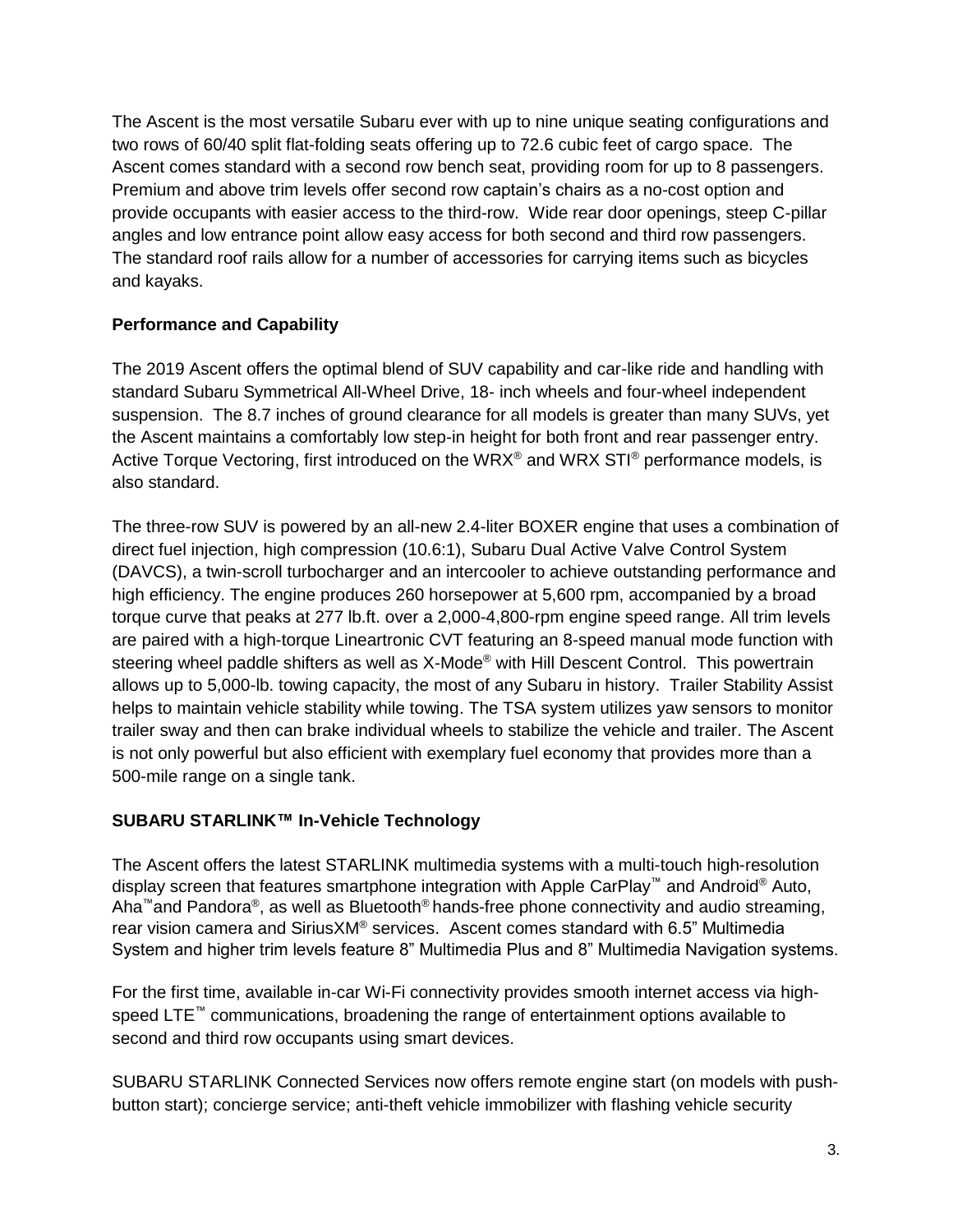lights; child safety functions including geofencing, speed alert and curfew; and firmware updates over the air.

Also available is the Safety Plus package that offers SOS emergency assistance, enhanced roadside assistance, automatic collision notification, maintenance notifications, monthly vehicle health report, and diagnostic alerts. The Safety Plus & Security Plus upgrade package adds stolen vehicle recovery service, vehicle security alarm notification, remote lock/unlock, remote horn and lights and remote vehicle locator.

### **Advanced Safety Features**

The 2019 Ascent comes standard with EyeSight® Driver Assist Technology that includes Automatic Pre-Collision Braking, Adaptive Cruise Control, Lane Departure and Sway Warning, Pre-Collision Throttle Management, and new EyeSight Assist Monitor (EAM) which provides a heads-up display of the EyeSight system warnings as well as system status information on the windshield of the vehicle. Blind Spot Detection with Lane Change Assist and Rear Cross Traffic Alert are also available. Steering Responsive Headlights are standard on Limited and Touring models. High Beam Assist automatically activates and deactivates the high beams when the system detects a vehicle ahead or oncoming vehicle. The 2019 Ascent also offers available Reverse Automatic Braking that apply the vehicle's brakes if an obstacle is detected while reversing.

Standard on the top-level Touring trim is the new Front View Monitor that displays a 180-degree view of the front of the vehicle on the multi-function display by using a camera located in the front grille. Additional new driver assist technology standard on Touring is the Smart Rear View Mirror which displays a view from behind the vehicle from a camera mounted above the rear gate glass, when activated. This feature benefits the driver in poor visibility to the rear of the vehicle due to passengers or cargo blocking the view.

A Rain Sensing Windshield Wiper system that automatically operates and monitors the wiper speed based on the amount of rainfall is standard on Touring.

The Ascent's new platform integrates the latest version of the Subaru ring-shaped reinforcement frame design, proven over nearly two decades to provide excellent occupant collision protection. Front-end structural details help bolster safety for pedestrians.

Inside, the Ascent fills out its safety roster with the Subaru Advanced Frontal Airbags, a driver's knee airbag, standard front side pelvis/torso airbags and side curtain airbags that offer front and rear outboard seat coverage. In emergency braking, Brake Assist immediately applies pressure up to the ABS limit to help increase braking effectiveness. The Brake Override System ensures that the engine power will be cut when the brake pedal and accelerator are pressed simultaneously.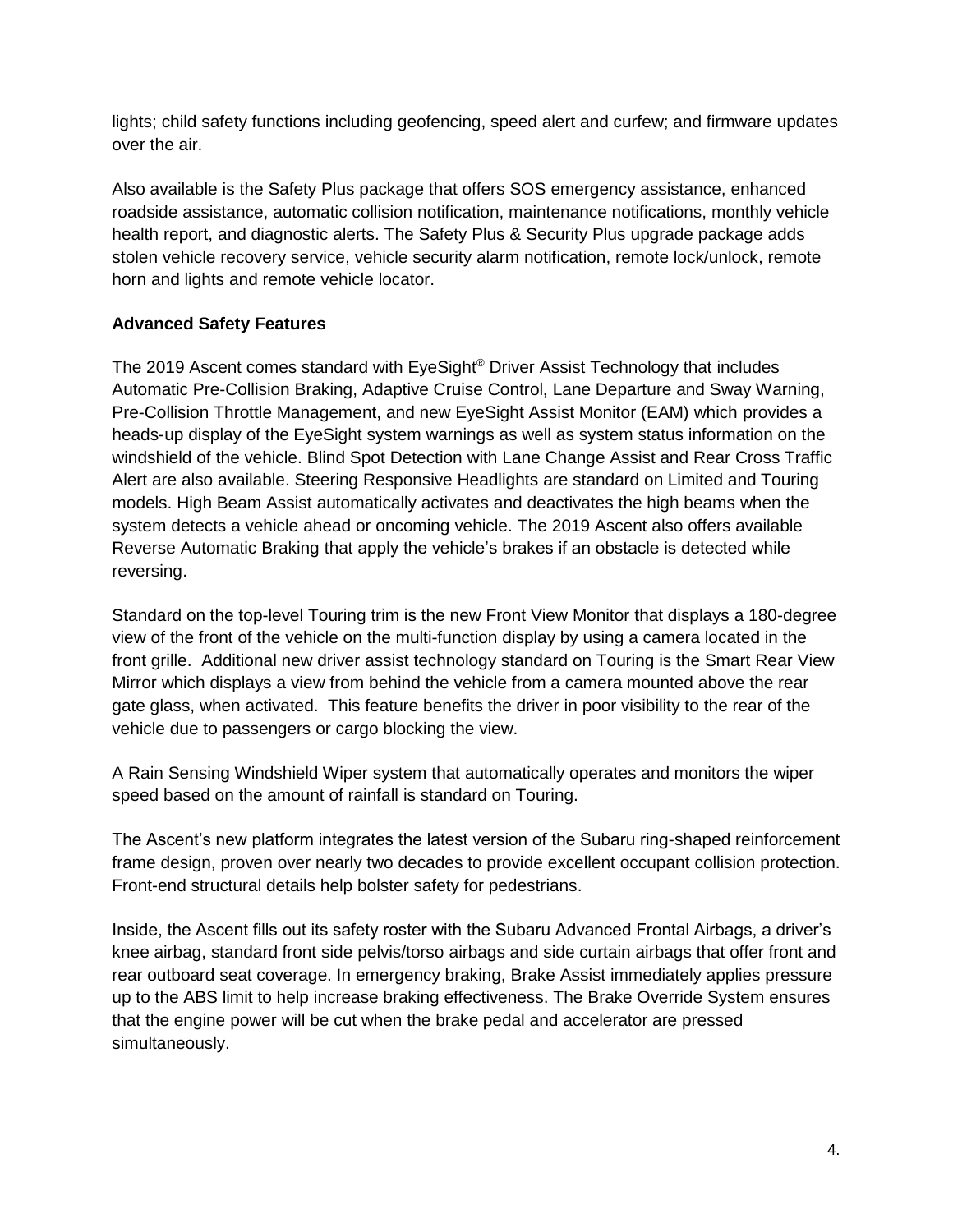#### **Four Trim Levels**

The 2019 Subaru Ascent will be offered in four trim levels: base, Premium, Limited and Touring. The base starts with an extensive roster of standard features that includes EyeSight with automatic emergency braking and lane keep assist; a 6.5-inch multimedia touchscreen; Android Auto and Apple CarPlay; four USB ports; three zone automatic climate control; automatic power door locks and power side mirrors; raised roof rails; second-row bench seat (8 passengers); 18 inch aluminum-alloy wheels with silver finish: 19 cup and bottle holders; multi-function display; and security system with engine immobilizer. Standard on all models is Auto Vehicle Hold which keeps the vehicle in position at a stop so the driver does not need to continuously depress the brake pedal. For the first time in a Subaru, a convex cabin-view mirror that allows the driver and front passenger to view occupants in the second and third row is standard equipment. The Premium trim adds Blind-Spot Detection with Lane Change Assist and Rear Cross-Traffic Alert; towing capability up to 5,000 lb.; power driver seat; unique spill-repellent cloth upholstery in either black or ivory; 8.0-inch multimedia touchscreen; Wi-Fi connectivity; body-color side mirrors; privacy glass; leather-wrapped steering wheel and shift lever handle; rear seat climate controls; 18-inch aluminum-alloy wheels in gray with machine finish; and the All-Weather Package with heated exterior mirrors, 3-mode heated front seats and windshield wiper de-icer. Stepping up to the Premium trim allows wider option availability, including second-row captain's chairs; Reverse Automatic Braking; 20-inch dark gray with machine finish wheels; and a panoramic moonroof. Also available is a power rear gate with height memory; Keyless Access with Push-Button Start; 8.0-inch Multimedia Navigation system; auto dimming rear view mirror; and a tonneau cover to conceal cargo.

The Limited includes all the Premium trim features and adds leather-trimmed upholstery, LED Steering Responsive Headlights with High Beam Assist, LED fog lights and new second-row retractable sunshades. Also standard is a set of 20-inch aluminum-alloy wheels in dark gray with machine finish mounted on 245/50 R20 all season tires. Lower door cladding with chrome accents and body-color side mirrors with integrated turn signals; driver's seat adjustable thigh support; Reverse Automatic Braking; power rear gate with height memory; and Keyless Access with Push-Button Start are also standard equipment on the Limited. Two additional USB ports are added to Limited, to bring the total number to six.

The top of the line Touring model is distinguished by satin silver side mirrors with integrated turn signals, chrome door handles, chrome front under guard and rear bumper protector. The unique interior features Java Brown leather seats and upholstery; upgraded leather steering wheel and woodgrain-pattern matte finish accent trim. Standard three-mode ventilated driver and front passenger seats enhance the comfort in the Touring model. A total of eight UBS ports and 120-volt power outlet for charging tablets, phones and laptops is standard. The Touring includes all standard features from the Limited and adds the SUBARU STARLINK 8.0-inch Multimedia Navigation system, Harman Kardon® premium audio system with 14 speakers, panoramic power moonroof and rain-sensing wipers. To improve the driver's view, a unique Smart Rear-View Mirror and a 180-degree front-view camera complete Touring's comprehensive list of features.